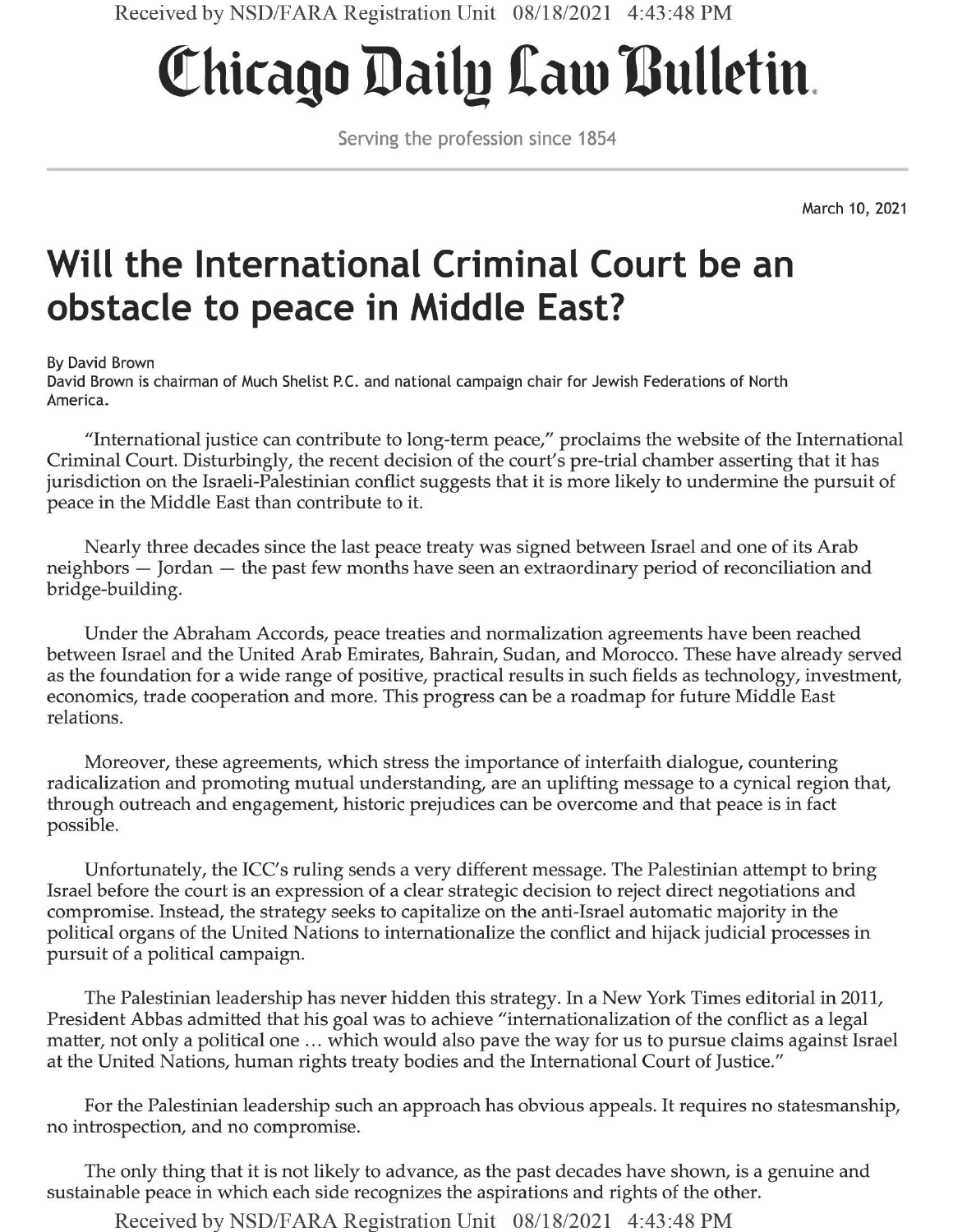Received by NSD/FARA Registration Unit 08/18/2021 4:43:48 PM In the tragic story of the Palestinian people, this approach is yet another admission by its leadership that it has chosen to pursue illusory political gains in international forums over the practical benefits of genuine peacemaking and state-building.

The decision of the ICC to entertain the Palestinian initiative is a serious setback for moderates on all sides. The decision, which dismisses the relevance of the 1993 Oslo Accords, the painstakingly achieved agreements which enabled Palestinian self-governance, sends a troubling message to peaceadvocates of the Israel-Palestinian conflict: There is little utility in pursuing a negotiated peace that entails compromise and seeks a lasting agreement. At the same time, the court's reliance on nonbinding, one-sided UN resolutions rather than a genuine impartial legal analysis, broadcasts to the Palestinian leadership that its strategy of rejectionism and reliance on UN politicization is effective.

If there were any doubts who is strengthened and who weakened by the ICC's decision on jurisdiction, the fulsome praise given to the decision by the Hamas terrorist organization, which remains committed to Israel's destruction and which continues to fire missiles against its citizens, leaves little room for doubt.

As a Chicago-based lawyer who believes deeply in our judicial system, it pains me to see international courts politicized for short-term gains.

Recognized legal scholars have universally condemned this ruling, and even the pre-trial chamber's presiding judge strongly dissented to the ruling. The Abraham Accords have shown us all what is possible, if two parties sit down  $-$  not litigate  $-$  for peace.

<sup>©2021</sup> by Law Bulletin Media. Content on this site is protected by the copyright laws of the United States. The copyright laws prohibit any copying, redistributing, or retransmitting of any copyright-protected material. The content is NOT WARRANTED as to quality, accuracy or completeness, but is believed to be accurate at the time of compilation. Websites for other organizations are referenced at this site; however, the Law Bulletin Media does not endorse or imply endorsement as to the content of these websites. By using this site you agree to the Terms, Conditions and Disclaimer. Law Bulletin Media values its customers and has a **Privacy Policy** for users of this website.